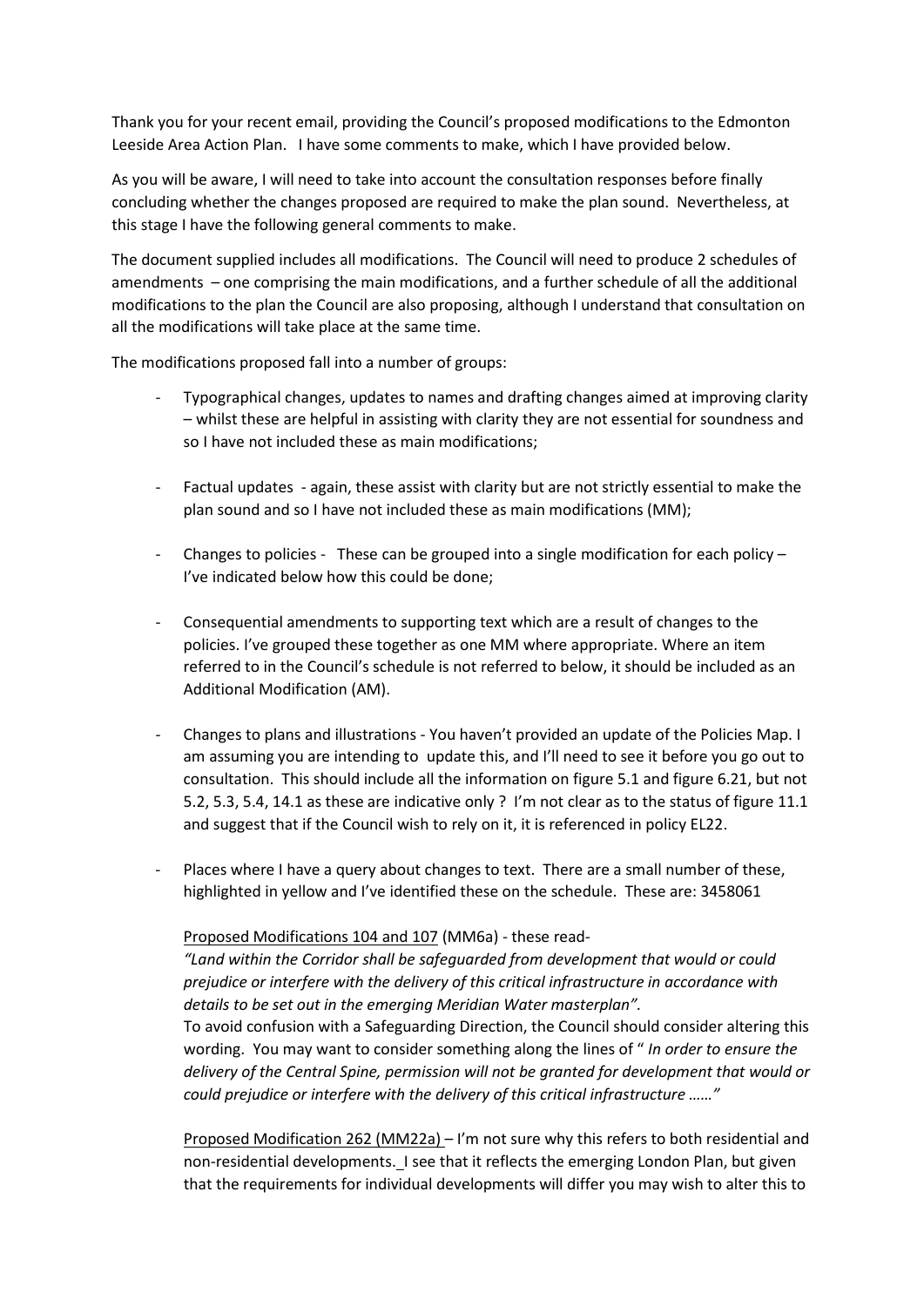something along the lines of "provide cycle parking and other appropriate facilities for cyclists to encourage more local residents and employees to cycle.

| Item no                 | <b>Proposed modification number (MM)</b>                           |
|-------------------------|--------------------------------------------------------------------|
|                         |                                                                    |
| 8                       | Consequential to changes to EL19 - refer to as MM19a               |
| 16                      | Consequential to changes to EL9 - refer to as MM 9a                |
| 27                      | Consequential to changes to EL19 - refer to as MM19a $(5th$        |
|                         | bullet point is an additional mod)                                 |
| 35                      | Consequential to changes to EL1 - refer to as MM1a                 |
| 45                      | Consequential to changes to EL1 - refer to as MM1a                 |
| 46                      | Consequential to changes to EL2 - refer to as MM2a                 |
| 47                      | Consequential to changes to EL1 - refer to as MM1a                 |
| 50                      | Consequential to changes to EL2 - refer to as MM2a                 |
| 55                      | Consequential to changes to EL1 - refer to as MM1a                 |
| 60                      | Consequential to changes to EL1 - refer to as MM1a                 |
| 62                      | Consequential to changes to EL1 - refer to as MM1a                 |
| 63                      | Consequential to changes to EL1 - refer to as MM1a                 |
| 64                      | Consequential to changes to $ELI - refer$ to as MM1a and           |
|                         | MM5a                                                               |
| 65                      | Consequential to changes to EL1 - refer to as MM1a                 |
| 66                      | Consequential to changes to EL1 - refer to as MM9a                 |
| 67                      | Consequential to changes to EL1 - refer to as MM1a                 |
| 68, 69, 70, 71          | Changes to EL1 - Combine and refer to as MM1                       |
| 74,75,77,78,80          | Consequential to changes to EL2 - refer to as MM2a                 |
| 79                      | Changes to EL2 - Refer to as MM2                                   |
| 81                      | Consequential to changes to EL3 - refer to as MM3                  |
| 83, 84, 85              | Changes to EL3 - Refer to as MM3                                   |
| 87                      | Consequential to changes to EL1 - refer to as MM1a                 |
| 88                      | Consequential to changes to EL3 - refer to as MM3a                 |
| 89,90,91                | Changes to policy EL4 - refer to as MM4                            |
| 92, 93                  | Consequential to changes to EL5 - refer to as MM5a                 |
| 94,95,96                | Changes to EL5 - refer to as MM5                                   |
| 98                      | Consequential to changes to EL1 - refer to as MM1a                 |
| 99                      | Consequential to changes to EL6 - refer to as MM6a                 |
| 103, 104, 105           | Changes to EL6 - refer to as MM6                                   |
| 106                     | Consequential to changes to EL6 - refer to as MM6a                 |
| 107                     | See comment above Consequential to changes to EL6 - refer          |
|                         | to as MM6a                                                         |
| 108, 109, 110, 111, 112 | Consequential to changes to EL6 - refer to as MM6a                 |
| 117,118,119             | Changes to EL7 - refer to as MM7                                   |
| 121                     | Consequent to changes to EL7 - refer to as MM7a                    |
| 126, 129, 130. 17       | Consequent to changes to EL8 - refer to as MM8a                    |
| 127, 128, 129, 131, 320 | Changes to EL8 - refer to as MM8                                   |
| <u> 132</u>             | The caption to this is misleading $-$ it should be clear that it's |
|                         | currently illustrative only                                        |
| 134, 135, 137, 139      | Consequential to changes to EL9 - refer to as MM9a                 |
| 140,                    | Consequential to changes to EL19 - refer to a MM19a                |
| 142, 143, 144, 145,     | Changes to EL9 - refer to as MM9                                   |